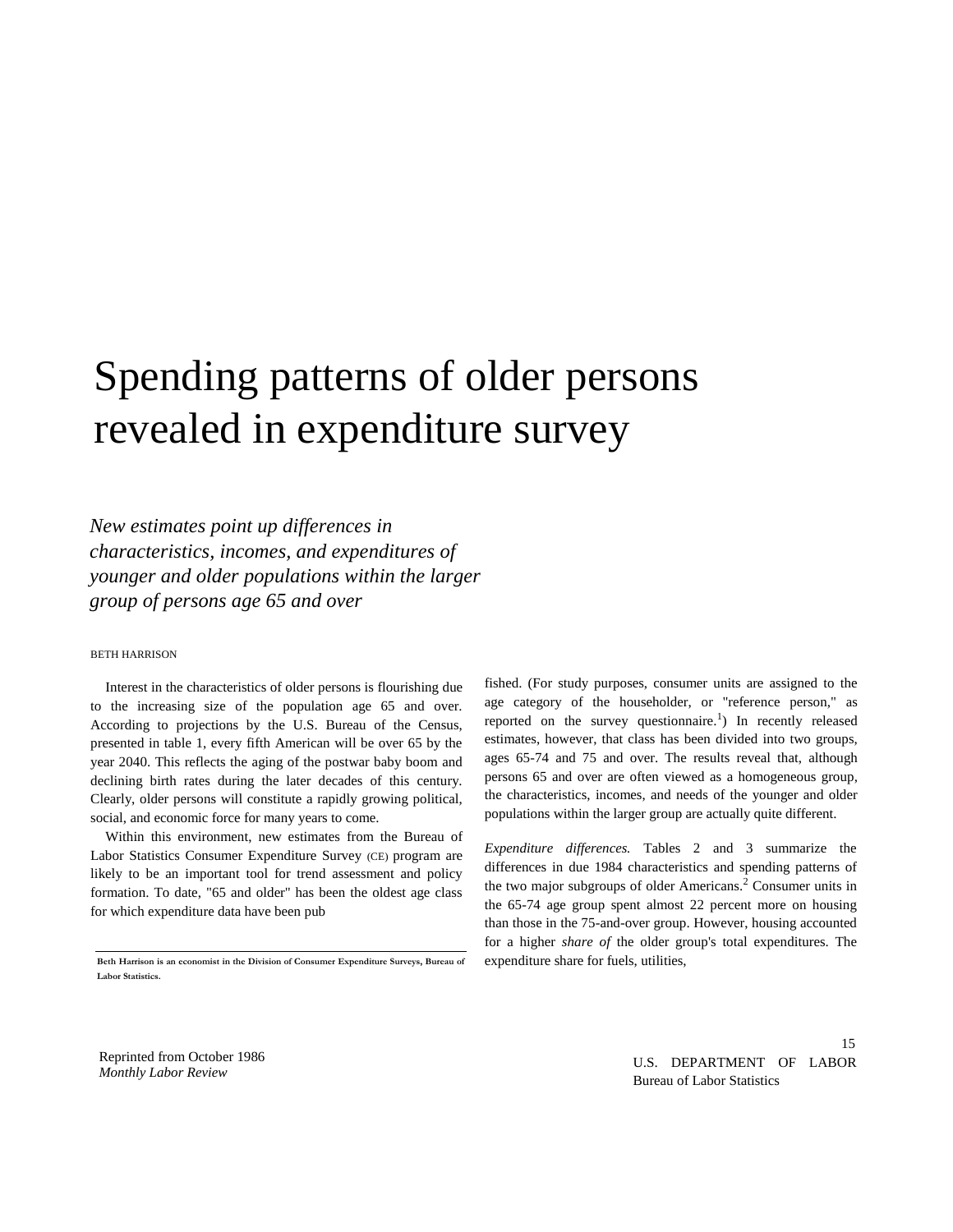|      | Total, 65 and over |                                   |               | 65-74                             | 75 and over   |                                   |  |
|------|--------------------|-----------------------------------|---------------|-----------------------------------|---------------|-----------------------------------|--|
| Year | <b>Number</b>      | Parcent<br>of total<br>population | <b>Number</b> | Percent<br>of total<br>population | <b>Number</b> | Percent<br>of total<br>pepulation |  |
| 1970 | Z<br>20.087        | 99                                | 12.487        | 6.2                               | 7.600         | 3.7                               |  |
| 1960 | 25.708             | 11.3                              | 15.647        | 69                                | 10.061        | 4.4                               |  |
| 2000 | 35.036             | 13.1                              | 17.693        | 6.6                               | 17.343        | 6.5                               |  |
| 2020 | 51.386             | 17.3                              | 25.968        | 10.0                              | 25.418        | 7.3                               |  |
| 2040 | 66.642             | 21.6                              | 20.228        | 9.4                               | 46,414        | 12.2                              |  |

and public services was also higher for the 75-and-over group, even though the amount spent was less than that for those age 65-74. The average expenditure on owned dwellings was more than one-third higher for those 65-74 than for the older class. This can be attributed to higher levels of homeownership and a higher percentage of consumer units still paying on their -mortgages in the younger group. About 76 percent of those age 65-74 owned their homes compared to 67 percent of the older group. On the other hand, only 8 percent of the homeowners in the older group still owed on mortgages compared to 33 percent of their younger counterparts. There were also large differences in property taxes, for which the expenditures of those 65-74 were 33 percent more than those of the 75-and-over group. This reflects the higher rate of homeownership for the younger group and also suggests they owned more expensive houses or lived in areas with higher property taxes, or both.

Expenditures for transportation accounted for 19 percent of the total expenditures of those age 65-74, compared with 13 percent of the total for those 75 and over. The average expenditures of the former age group were more than twice as high as those of the latter. Much of the difference can be attributed to the higher level of vehicle ownership, 81 percent by those aged 65-74, compared to 59 percent by older persons. It is also likely that vehicles are used less frequently by the older group, further reducing their transportation expenditures.

The data for health care confirms the expectation that both mean expenditures for health care and the health care share of total expenditures are higher for the 75-and-over age group than for their younger counterparts. Health care accounted for 13 percent of the total expenditures of those 75 and over compared with 8 percent of the total for those 65-74.

*Income differences.* Because income is one of the important determinants of spending, differences in income may help to explain the differences in expenditure patterns. The allowing tabulation compares selected income components for the age groups.

| Sources of income<br>$\sim 3\%$                         | Age<br>65–74 | Age<br>75 and<br>over |  |
|---------------------------------------------------------|--------------|-----------------------|--|
| Income before taxes $\ldots$ , , , ,                    |              | \$16,815 \$12,442     |  |
| Sources of income (percent) $\dots \dots$               | 100.0        | 100.0                 |  |
| Wage and salaries                                       | 29.3         | 9.3                   |  |
| Self-employment income $\dots\dots\dots\dots$           | -4.6         | 6.5                   |  |
| Social Security, railroad, and                          |              |                       |  |
| government retirement $\ldots \ldots \ldots$            | 52.7         | 62.9                  |  |
| Interest and dividends $\dots\dots\dots\dots$           | 9.6          | 17.6                  |  |
| Other income $\dots\dots\dots\dots\dots\dots\dots\dots$ | 3.8          | 3.7                   |  |
|                                                         |              |                       |  |

The mean income before taxes of the 65-74 age group was more than one-third higher than for persons 75 and over. The largest components of income for both groups were retirement income (consisting of Social Security, private, and government retirement), which accounted for 53 percent of the income of the 65-74 group, compared with 63 percent for the 75-and-over group. Wages and salaries made up about 30 percent of the income of the younger group, which indicates that the reference person or other household member was still working, while it dropped to 10 percent of income for those 75 and over. This is consistent with the fact that the average number of earners is three times higher for the younger group.

The age groups in table 3 differ from those published in regular CE releases. The working age groups; those 25-54, are combined. Older age groups are subdivided into those approaching retirement, those 55-59 and 60-64, and into the two groups that are the focus of this article, those 65-74 and 75 and over.

Since 1980, the Consumer Expenditure Survey has been conducted on a continuing basis. As a result, trends for age and other demographic groups can be more effectively monitored over time. This article is but one of a series highlight-

| $65 - 74$<br>\$15,873<br>\$11,196<br>Consumer unit characteristics:<br>.2<br>.6<br>$\overline{\mathbf{8}}$<br>14<br>Average number of vehicles<br>Percent homeowners:<br>20<br>5<br>56<br>62<br>Without mortgage<br>24<br>33<br>100.0<br>100.0<br>13.0<br>13.6<br>Food at home $\ldots \ldots \ldots \ldots \ldots \ldots \ldots \ldots \ldots$<br>3.5<br>4.B<br>Food away from home<br>35.5<br>30.5<br>19.2<br>13.0<br>13.3<br>84<br>Health care $\ldots \ldots \ldots \ldots \ldots \ldots \ldots \ldots \ldots \ldots$<br>46<br>3.4<br>Entertainment and reading<br>4.9<br>2.1<br>Personal insurance and pensions<br>3.1<br>$-4.5$ | <b>Rem</b>                              | Age group |             |  |  |
|---------------------------------------------------------------------------------------------------------------------------------------------------------------------------------------------------------------------------------------------------------------------------------------------------------------------------------------------------------------------------------------------------------------------------------------------------------------------------------------------------------------------------------------------------------------------------------------------------------------------------------------|-----------------------------------------|-----------|-------------|--|--|
|                                                                                                                                                                                                                                                                                                                                                                                                                                                                                                                                                                                                                                       |                                         |           | 75 and over |  |  |
|                                                                                                                                                                                                                                                                                                                                                                                                                                                                                                                                                                                                                                       |                                         |           |             |  |  |
|                                                                                                                                                                                                                                                                                                                                                                                                                                                                                                                                                                                                                                       |                                         |           |             |  |  |
|                                                                                                                                                                                                                                                                                                                                                                                                                                                                                                                                                                                                                                       |                                         |           |             |  |  |
|                                                                                                                                                                                                                                                                                                                                                                                                                                                                                                                                                                                                                                       |                                         |           |             |  |  |
|                                                                                                                                                                                                                                                                                                                                                                                                                                                                                                                                                                                                                                       |                                         |           |             |  |  |
|                                                                                                                                                                                                                                                                                                                                                                                                                                                                                                                                                                                                                                       |                                         |           |             |  |  |
|                                                                                                                                                                                                                                                                                                                                                                                                                                                                                                                                                                                                                                       |                                         |           |             |  |  |
|                                                                                                                                                                                                                                                                                                                                                                                                                                                                                                                                                                                                                                       | Shares of total expenditures (percent): |           |             |  |  |
|                                                                                                                                                                                                                                                                                                                                                                                                                                                                                                                                                                                                                                       |                                         |           |             |  |  |
|                                                                                                                                                                                                                                                                                                                                                                                                                                                                                                                                                                                                                                       |                                         |           |             |  |  |
|                                                                                                                                                                                                                                                                                                                                                                                                                                                                                                                                                                                                                                       |                                         |           |             |  |  |
|                                                                                                                                                                                                                                                                                                                                                                                                                                                                                                                                                                                                                                       |                                         |           |             |  |  |
|                                                                                                                                                                                                                                                                                                                                                                                                                                                                                                                                                                                                                                       |                                         |           |             |  |  |
|                                                                                                                                                                                                                                                                                                                                                                                                                                                                                                                                                                                                                                       |                                         |           |             |  |  |
|                                                                                                                                                                                                                                                                                                                                                                                                                                                                                                                                                                                                                                       |                                         |           |             |  |  |
|                                                                                                                                                                                                                                                                                                                                                                                                                                                                                                                                                                                                                                       |                                         |           |             |  |  |
| 12.5                                                                                                                                                                                                                                                                                                                                                                                                                                                                                                                                                                                                                                  |                                         |           |             |  |  |